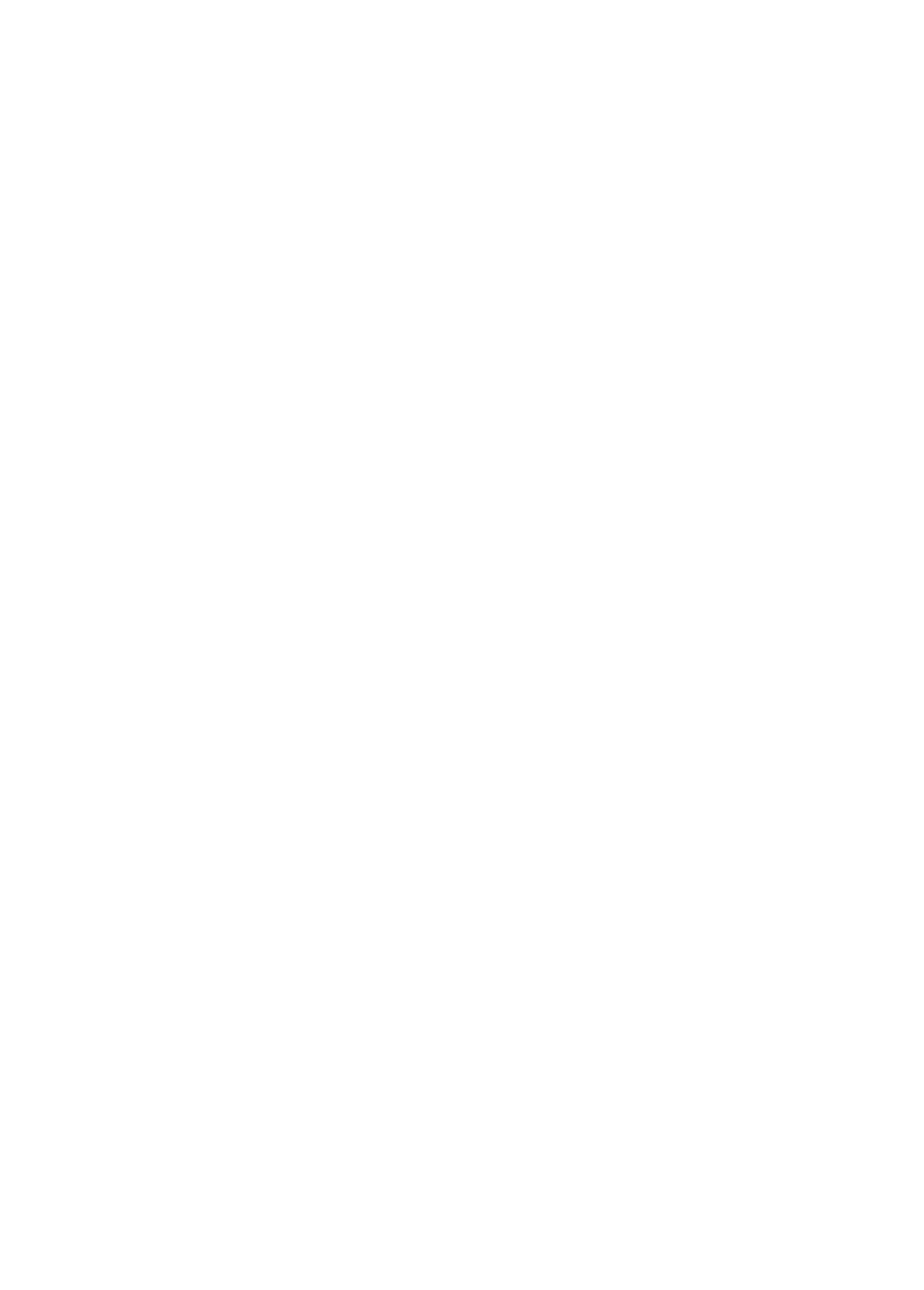| <b>Fama</b>      | <b>ART<sup>°</sup></b> | Eenheid I Unité | REF | <b>EURC</b> |
|------------------|------------------------|-----------------|-----|-------------|
| Artwork / Design |                        | Einheit   Unit  |     |             |

## **FAMA ARTWORK/DESIGN FA/FD** IN 21

|  | 21576 | Paar/Paire | <b>CLEVER/RS8</b> | A2 - OLV (n°1) - P12 | 337,53 |
|--|-------|------------|-------------------|----------------------|--------|
|  | 21579 | Paar/Paire | CLEVER/RS8        | A <sub>3</sub>       | 540,05 |
|  | 21577 | Paar/Paire | CLEVER/RS8        | <b>B2</b>            | 350,22 |
|  | 21580 | Paar/Paire | CLEVER/RS8        | <b>B3</b>            | 437,78 |
|  | 21578 | Paar/Paire | CLEVER/RS8        |                      | 381,07 |
|  | 21581 | Paar/Paire | CLEVER/RS8        | C <sub>3</sub>       | 476,33 |

|  | 17359 | Paar/Paire |             | $AKTUELL/RS8$ $ A2 - OLV(n°2) - P15$ | 337,53 |
|--|-------|------------|-------------|--------------------------------------|--------|
|  | 18143 | Paar/Paire | AKTUELL/RS8 | A <sub>3</sub>                       | 540,05 |
|  | 7360  | Paar/Paire | AKTUELL/RS8 | <b>B2</b>                            | 350,22 |
|  | 18144 | Paar/Paire | AKTUELL/RS8 | <b>B3</b>                            | 437,78 |
|  | 17361 | Paar/Paire | AKTUELL/RS8 |                                      | 381.07 |
|  | 18145 | Paar/Paire | AKTUELL/RS8 |                                      | 476,33 |

|  | 17347 | Paar/Paire   | HARMONY/RS13 A2   |                                        | 344.93 |
|--|-------|--------------|-------------------|----------------------------------------|--------|
|  | 18131 | l Paar/Paire | HARMONY/RS13 A3   |                                        | 431,17 |
|  | 7348  | Paar/Paire   | HARMONY/RS13 B2   |                                        | 359,39 |
|  | 18132 | l Paar/Paire | HARMONY/RS13   B3 |                                        | 449,24 |
|  | 17349 | Paar/Paire   | HARMONY/RS13 C2   |                                        | 392,00 |
|  | 18133 | Paar/Paire   |                   | HARMONY/RS13 C3 - RCS PVD (n°19) - P25 | 490,00 |

| 21465 | Set | <b>IWC ROUND</b> | RS <sub>13</sub> | OLV/OS/CL/CS/NL/NS          | 63,45 |
|-------|-----|------------------|------------------|-----------------------------|-------|
| 21466 | Set | I WC ROUND       | RS13             | BO/BGO/BGL/WHITE/BLACK      | 67,15 |
| 21467 | Set | <b>WC ROUND</b>  | <b>RS13</b>      | COPPER/ALL PVD - RCS (n°19) | 98,00 |

|  | 18044 | Paar / Paire   | PRISMA | OLV/OS/CL/CS/NL/NS                   | 176,08 |
|--|-------|----------------|--------|--------------------------------------|--------|
|  | 18045 | l Paar / Paire | PRISMA | BO/BGO/BGL/WHITE/BLACK -<br>BGO(n°7) | 185,07 |
|  | 18046 | l Paar / Paire | PRISMA | <b>COPPER/ALL PVD</b>                | 239,53 |

|  | 20528 | Paar / Paire   |               | VITTORIA-RS28   OLV/OS/CL/CS/NL/NS            | 158,46 |
|--|-------|----------------|---------------|-----------------------------------------------|--------|
|  | 20529 | l Paar / Paire | VITTORIA-RS28 | BO/BGO/BGL/WHITE/BLACK -<br>$BGO(n^{\circ}7)$ | 167.95 |
|  | 20530 | l Paar / Paire |               | VITTORIA-RS28   COPPER/ALL PVD                | 204,28 |